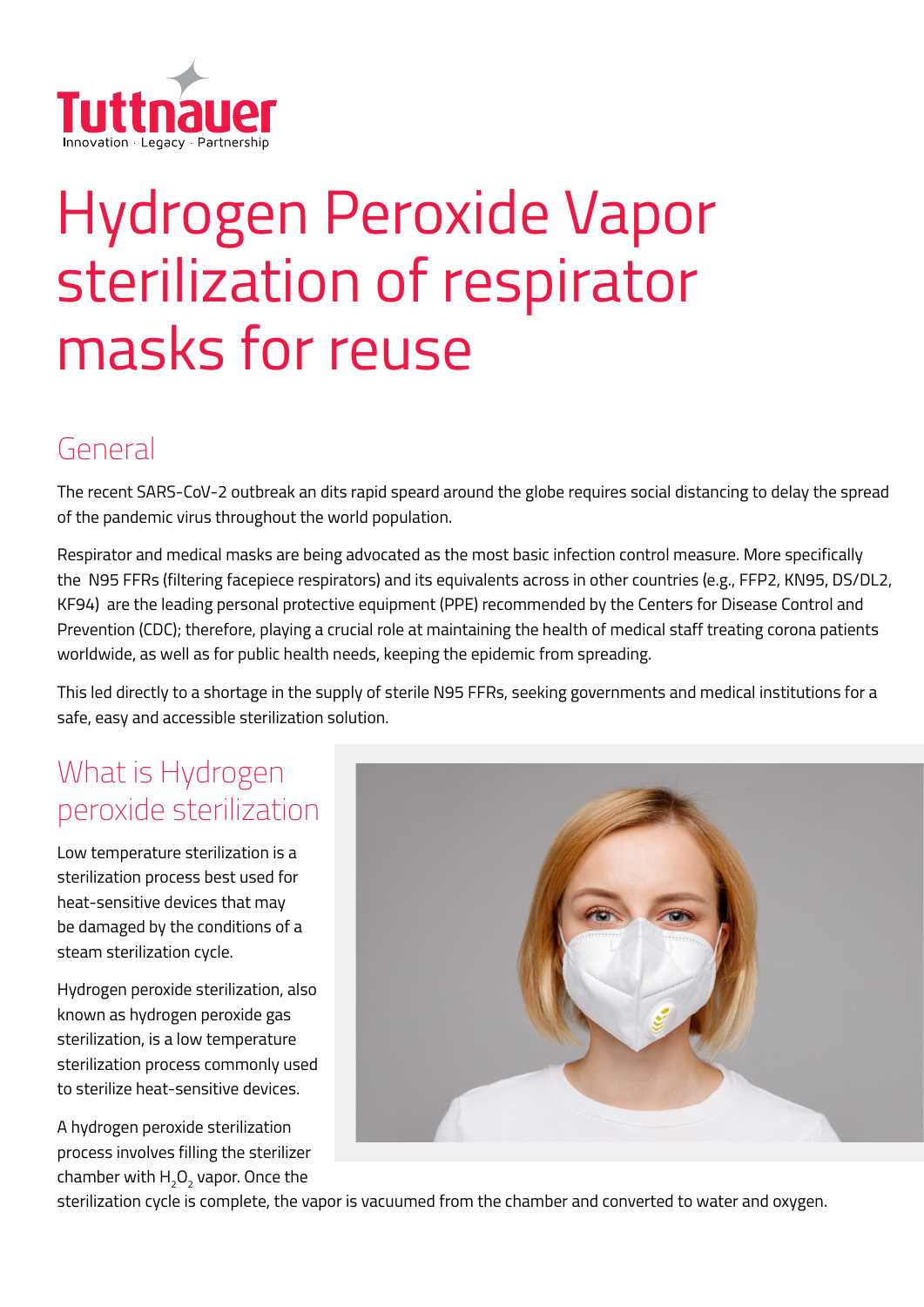# Examples of Current Clinical Validations of Masks Sterilization

There are a few companies and clinical evidence validating the sterilization of FFR masks using Hydrogen peroxide sterilization.

The U.S. Food and Drug (FDA) recently granted the Battelle Critical Care Decontamination System (CCDS Columbus, OH, USA) Emergency Use Authorization (EUA) for large-scale and repeat (up to 20 cycles) PPE decontamination of N95 masks. The vapor phase hydrogen peroxide (VPHP) method exposes protective equipment to concentrated hydrogen peroxide vapors, in a 2.5-hour treatment cycle, destroying bacteria, viruses and other contaminants, including the novel coronoavirus SARS-CoV-2. Feasibility testing of the system demonstrated a 6-log reduction in G. stearothermophilus counts, without jeopardizing N95 respirator filter performance over multiple treatment cycles<sup>1</sup>.

The Dutch National Institute for Public Health and Environment (RIVM) reported on similar results following exploratory FFP2 face mask reprocessing using hydrogen peroxide sterilization<sup>2</sup>. Unused FFP2 masks were reprocessed in up to four VPHP treatment cycles, which was previously shown to inactivate viruses. Reprocessed masks passed a standard fit test, with masks showing retained barrier efficiency, for up to two treatment cycles. Preliminary data suggest that the method is applicable for cellulose-containing masks as well.

# Tuttnauer Study Report

Tuttenauer, a world-leading firm providing infection control solutions since 1925, manufactures a similar VPHP platform, which has been tested on the valved 3M Welding Fume Respirator 9925. The target of following reported study was to demonstrate the ability to sterilize FFRs by cold sterilization without affecting their .performance



Pic. 1: N95 FFR masks positioning in Tuttnauer's 160L PlazMax sterilization chamber

#### Material & Methods

#### **N95 FFR sterilization process**

Six (6) N95 FFR masks, type - 3M<sup>™</sup> Welding Fume Respirator, FFP2, Valved, 9925, were placed in a Tuttnauer 160-liter PLazMax chamber, as demonstrated in Pic. 1. The masks where divided into 3 groups. One (1) mask serve as a control, i.e., did not undergo any sterilization cycle. Three (3) masks undergoing 3 sterilization cycles, and two (2) masks undergoing 5 sterilization cycles. The Sterilizer was then run on "Normal" .program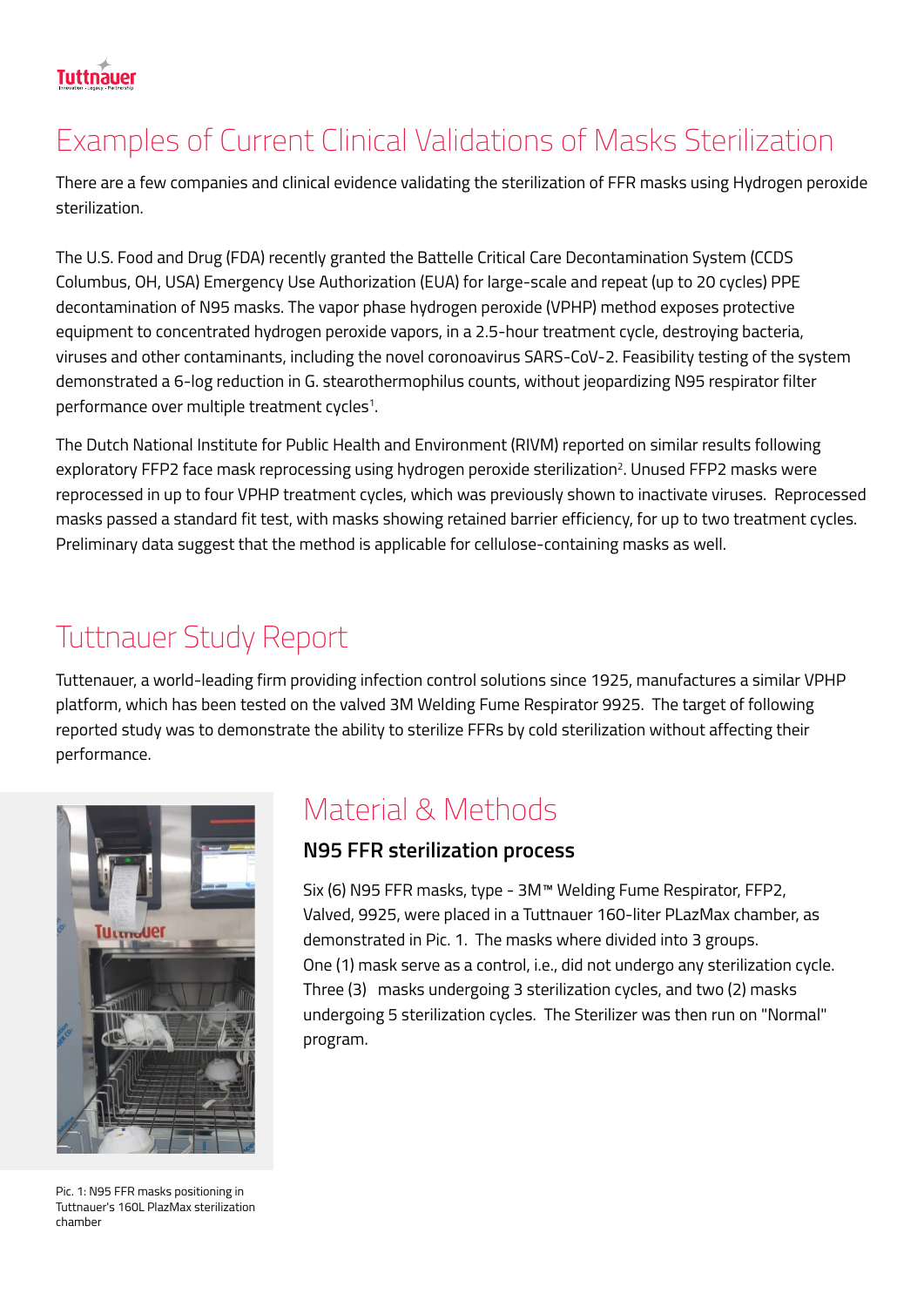

#### Vaporized hydrogen peroxide (VHP) sterilization process

Vaporized hydrogen peroxide sterilization process is constructed of four (4) main stages,

- 1. Sterilization chamber pressure is reduced to a very high vacuum
- 2. Liquid  $H_2O_2$  gets converted into vapor
- 3. Under the high vacuum the vapors fill the chamber, contacting all surfaces and penetrating lumens.
- 4. After sterilization, the vapor is vacuumed from the chamber and converted into water and oxygen.



Diagram 1 presents the four stages of VHP sterilization process carried out on the PlazMax VHP sterilizer in the presence of the FFR masks. The process is carried out under constant temperature of 55°C.

Diagram 1: PlazMax four (4) sterilization stages at 55°C

#### **Air flow Measurements through sterilized FFR masks**

The air flow passing through the tested FFR masks (sterilized and non-sterilized) was carried out using the FX 3300 Air Permeability Tester III, by TEXTEST Instruments as presented in picture 2, following WSP 70.

1 standard, for Non-Woven application.

The system measures air flow under constant air pressure

Results are measured as Feet<sup>3</sup>/min. – cfm.

Testing conditions: Tested area - 20cm2; Pressure -125Pa:

The masks were cut into half and around the monodirectional filter, in order to fit into the test .equipment



Pic. 2: FX 3300 Air Permeability Tester III, by TEXTEST Instruments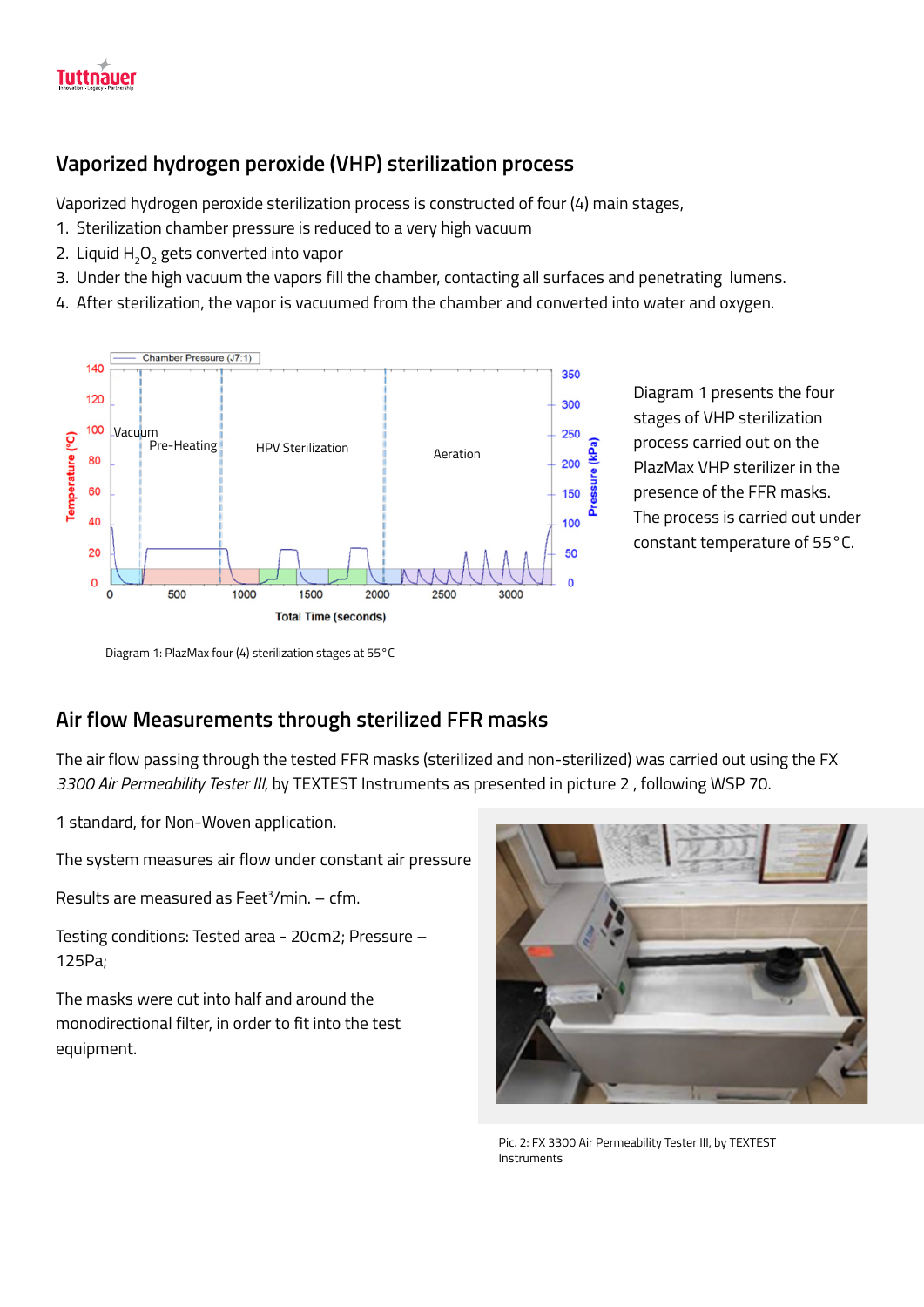

### Results & Discussion

| Mask #              | Air Flow [cfm]<br>No Ster. | Air Flow [cfm]<br>3 Ster. cycles | Air Flow [cfm]<br>5 Ster. cycles |
|---------------------|----------------------------|----------------------------------|----------------------------------|
| 1                   | 39.5                       | 37.9                             | 37.6                             |
|                     | 39.6                       | 35                               | 30.2                             |
| $\overline{2}$      |                            | 36.6                             | 48                               |
|                     |                            | 30.6                             | 51.2                             |
| Avg. air flow       | 39.55                      | 35.03                            | 41.75                            |
| .std. Div           | 0.07                       | 3.18                             | 9.64                             |
| [%] air flow Change |                            | $-11%$                           | $+6%$                            |

Table 1 demonstrates the air flow (cfm) through the tested masks.

Table 1: air flow measurements through sterilized FFR mask

It can be seen that avg. air flow has been slightly reduced after 3 sterilization cycles (11% reduction in air flow) while after 5 sterilization cycle the air flow remained more or less the same (6% increase). Although the test group is small, and taking into consideration the measuring unit limitations and inherent deviations in the product, it can be seen that there are no significant changes in the air flow through the masks that can demonstrate no effect on the non-woven material.

### **Tuttnauer Validation Summary**

A study, targeted to demonstrate the ability to sterilize FFRs by cold sterilization, with Tuttnauer HPV PlazMax, without affecting their performance, has been conducted.

The results, although based on a small test group, showed no significant changes in the air flow through the masks even after 5 sterilization cycles.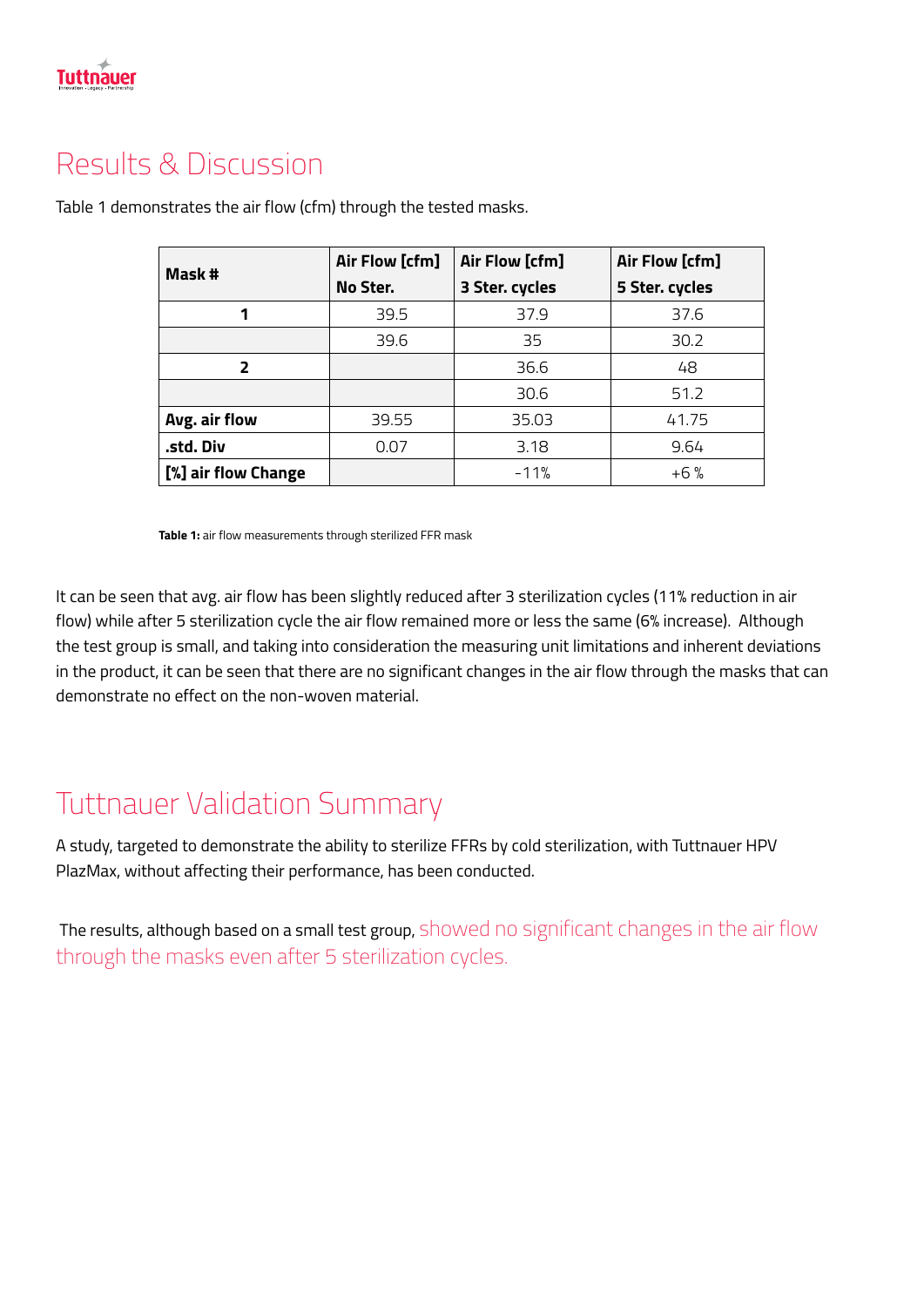### **Tuttnauer**

# How to operate - Tuttnauer Recommended Cycle

For easy sterilization and reuse of the single use masks (including N95 FFRs filtering facepiece respirators) simply choose the "normal" cycle program in Tuttnauer PlazMax machine.

#### **Take the following steps:**

- Switch on the machine.
- The first screen to appear is the main home screen (verify that the door is open to allow choosing the right program).

Note: If the machine is already pre-set for "Normal" program, place your masks in the chamber and press start to run the cycle.







- Total Masks capacity per one load is up to 120. To maximize your load you can place the masks on top of each other.
- If local policy calls for a single packaging of the masks, please place the packaged masks on top of each other. Make sure not to exceed the basket's .dimensions
- Normal cycle run for 45 min. thereafter the masks are sterilize and ready to be used again.
- immediately be can ceration post cycle. New cycle can be immediately .operated